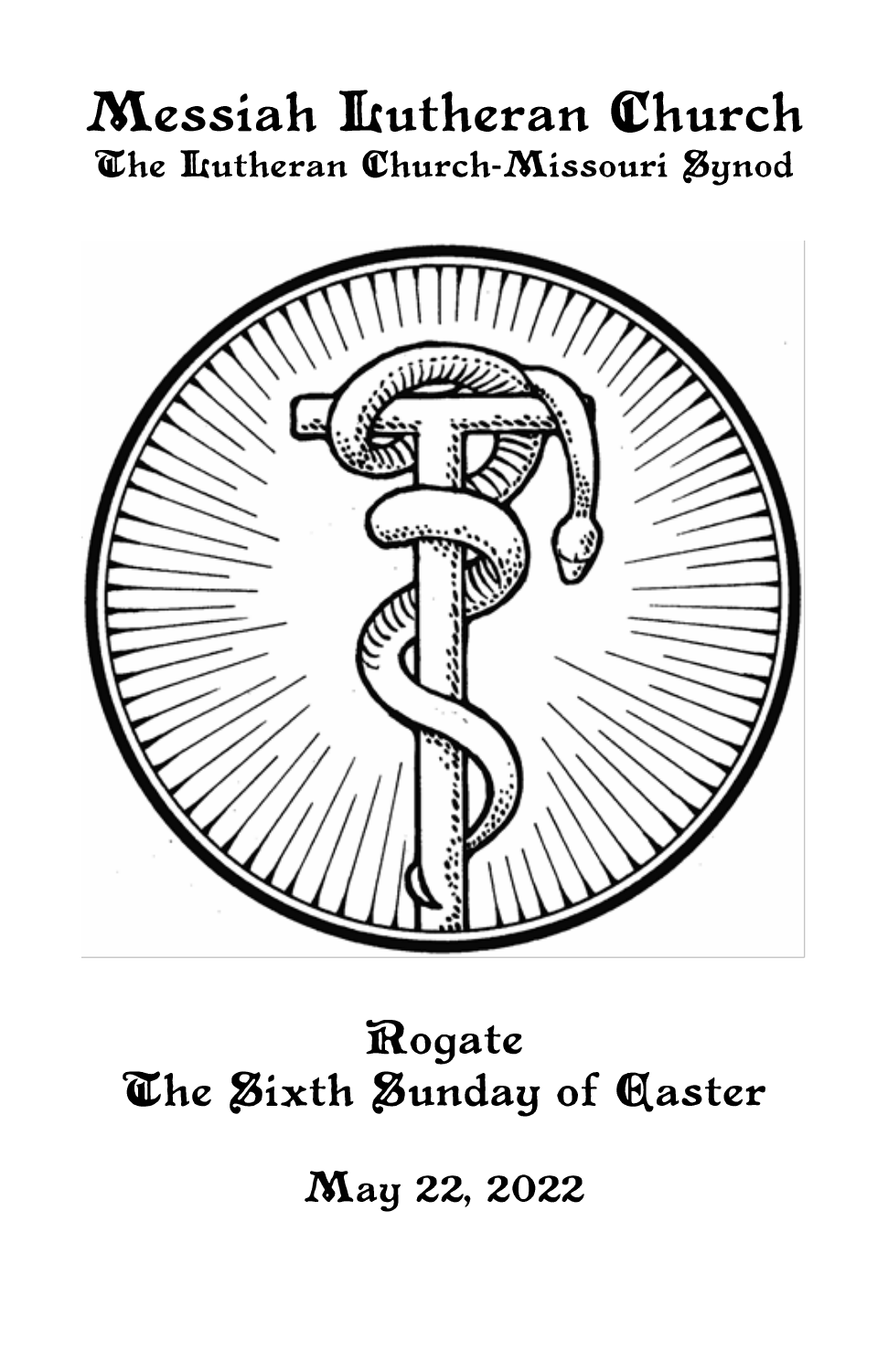# Divine Service II **Messiah Lutheran Church**

Rev. James A. Roemke, Pastor 2026 22nd Ave. Kenosha, WI 53140 Church Office: 262-551-8182 Pastor's Cell: 262-455-0255 Website: [www.messiahkenosha.org](http://www.messiahkenosha.org/) Calendar: <https://tinyurl.com/calendarmlc> Church Email: [secretary@messiahkenosha.org](https://d.docs.live.net/fdeed90a8019e9e6/Documents/2019%20PDF%20Bulletins/secretary@messiahkenosha.org) Pastor's Email: [pastorroemke@yahoo.com](mailto:pastorroemke@yahoo.com)

**VISITORS WELCOME!** A special welcome to any visitors and guests who are with us today. Please sign the guestbook near the front door and introduce yourself to the pastor after the service. We pray that the hearing and receiving of the Word of God in our midst will be filled with joy and thanksgiving!

**HOLY COMMUNION** is celebrated every Sunday and on Feast Days. Visiting communicant members of the Lutheran Church—Missouri Synod are invited to commune today. All other visitors are asked to speak with the pastor before coming to the altar. If there is time before the service, introduce yourself to the pastor or an elder. Other visitors are invited to use this time for prayer. If you desire information about attending communion, you are encouraged to visit with the pastor after the service today.

**PRAYERS OF PREPARATION** are found in the cover of the hymnals. Take some time before the service begins in quiet preparation and prayer. **Please turn off and put away all electronic devices during the service.**

**+SERVING TODAY+ Elder:** Mark Varvil **Ushers:** Mark Mielke & Mark Bernhardt **Greeter:** Pat Tomsheck **Organist:** Monica Scholz **Altar Guild:** Cara Zietz & LeAnn Varvil **Altar Flowers:** Provided by Anita Brothers in honor of her birthday. **Fellowship:** John Winter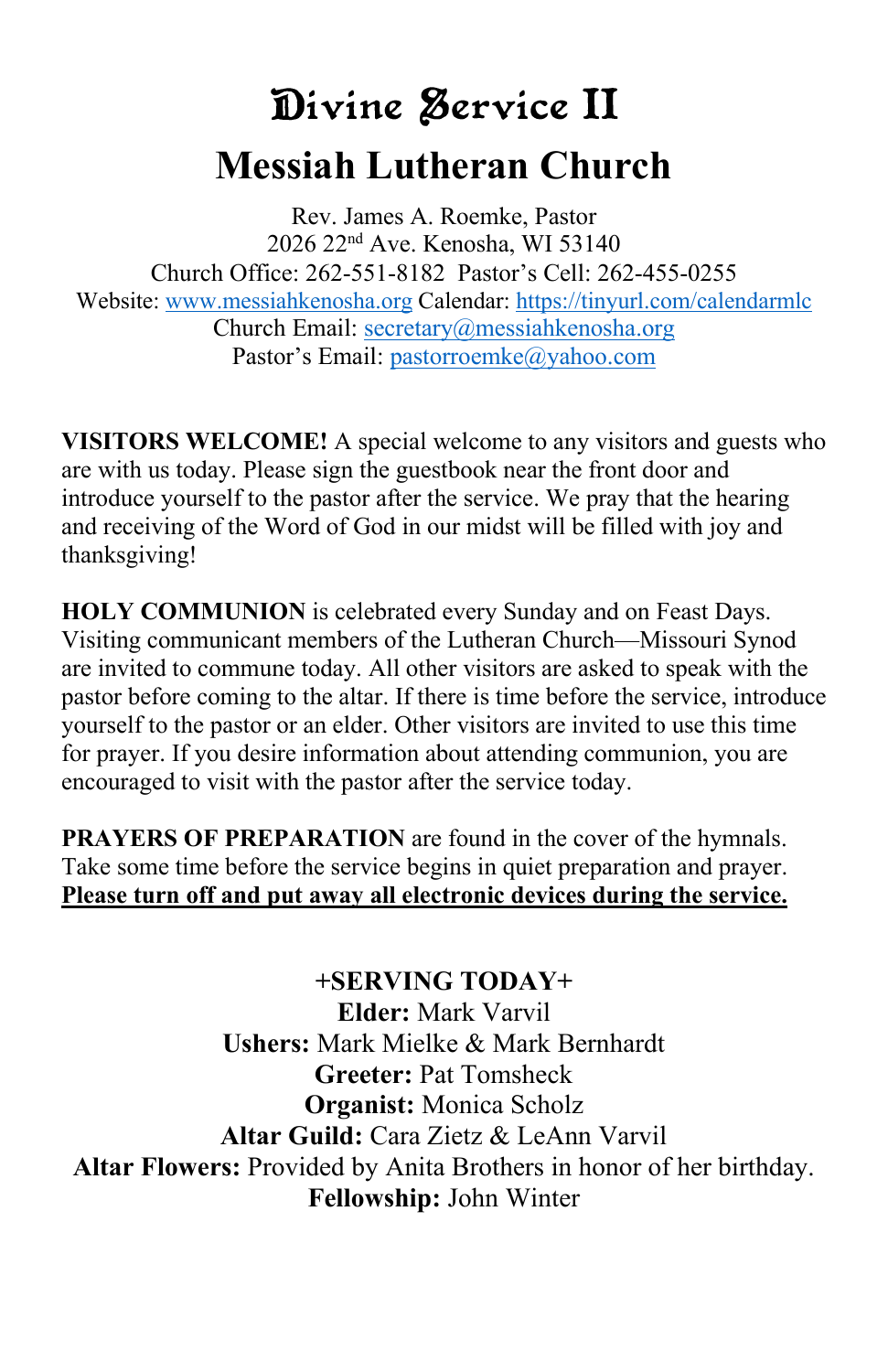#### *Stand* **Confession and Absolution** *p167*

**+SERVICE OF THE WORD+**

**Introit** *Ps. 66:1–2a, 17, 19–20; antiphon: Is. 48:20b*



[With a voice of singing,] declare this with a shout of joy to the end of the earth. Alle- | luia.\*

The LORD has redeemed His servant Jacob! Alle- | luia.

## **Shout for joy to God, | all the earth;\***

 **sing the glory | of His name.**

I cried to Him | with my mouth,\*

and high praise was | on my tongue.

## **But truly God has | listened;\***

### **He has attended to the voice | of my prayer.**

Blessèd | be God,\*

because He has not rejected my prayer or removed His steadfast | love from me!

**Glory be to the Father and** | **to the Son**\*  **and to the Holy** | **Spirit; as it was in the be-** | **ginning,**\*  **is now, and will be forever.** | **Amen.**

[With a voice of singing,] declare this with a shout of joy to the end of the earth. Alle- | luia.\*

The LORD has redeemed His servant Jacob! Alle- | luia.

| <b>Kyrie</b>                                                              | p168 |
|---------------------------------------------------------------------------|------|
| This is the Feast                                                         | p171 |
| <b>Salutation and Collect of the Day</b>                                  | p172 |
| O God, the giver of all that is good, by Your holy inspiration grant that |      |
| we may think those things that are right and by Your merciful guiding     |      |
| accomplish them; through Jesus Christ, Your Son, our Lord, who lives and  |      |
| reigns with You and the Holy Spirit, one God, now and forever.            |      |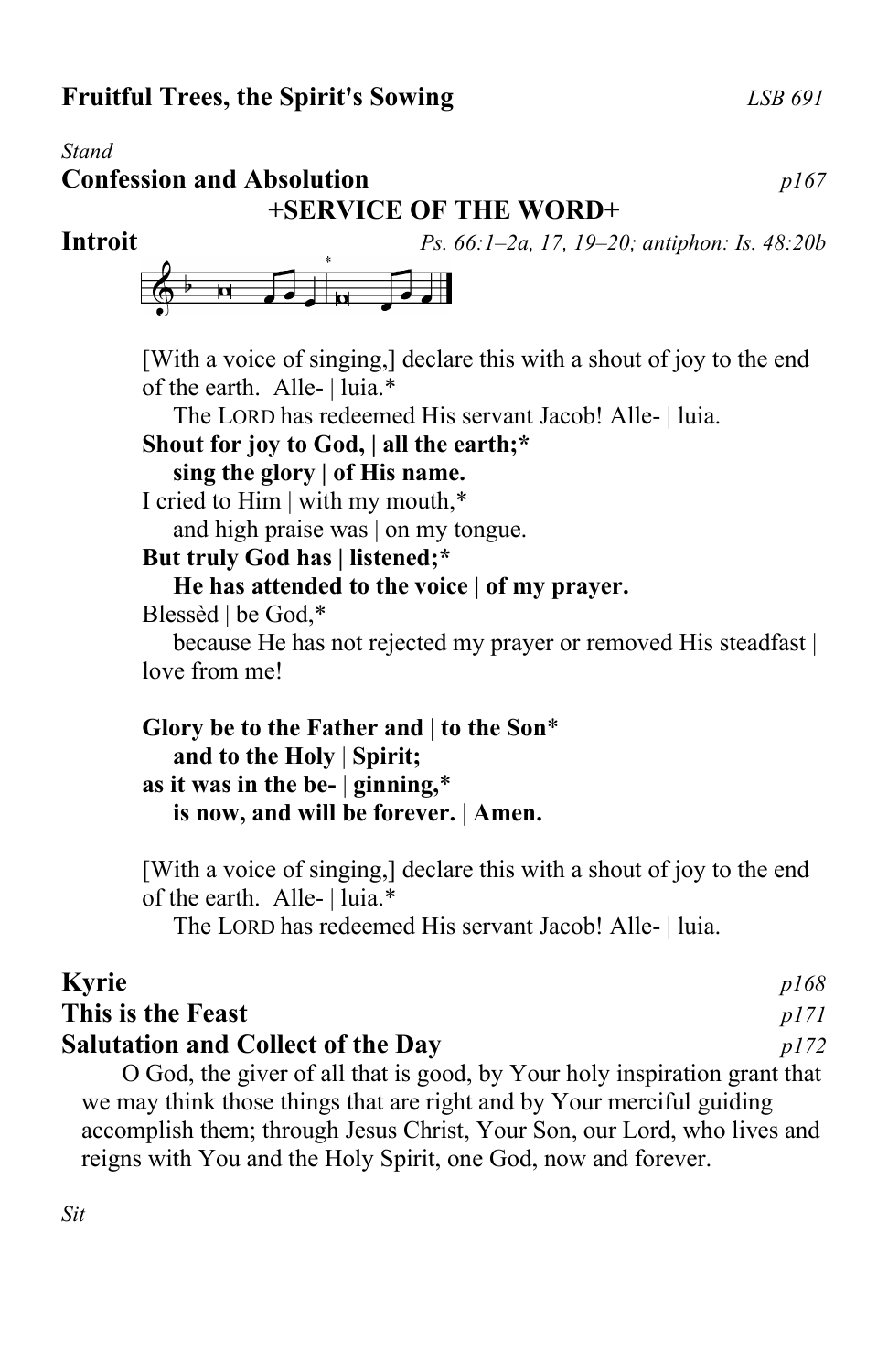### **Old Testament Reading** *Numbers 21:4–9*

<sup>4</sup>From Mount Hor they set out by the way to the Red Sea, to go around the land of Edom. And the people became impatient on the way. <sup>5</sup>And the people spoke against God and against Moses, "Why have you brought us up out of Egypt to die in the wilderness? For there is no food and no water, and we loathe this worthless food." <sup>6</sup>Then the LORD sent fiery serpents among the people, and they bit the people, so that many people of Israel died. <sup>7</sup>And the people came to Moses and said, "We have sinned, for we have spoken against the LORD and against you. Pray to the LORD, that He take away the serpents from us." So Moses prayed for the people. <sup>8</sup>And the LORD said to Moses, "Make a fiery serpent and set it on a pole, and everyone who is bitten, when he sees it, shall live." <sup>9</sup>So Moses made a bronze serpent and set it on a pole. And if a serpent bit anyone, he would look at the bronze serpent and live.

### **Our Father, Who from Heaven Above** *LSB 766, v 1-4*

#### **Epistle** *1 Timothy 2:1–6*

<sup>1</sup>First of all, then, I urge that supplications, prayers, intercessions, and thanksgivings be made for all people, <sup>2</sup>for kings and all who are in high positions, that we may lead a peaceful and quiet life, godly and dignified in every way. <sup>3</sup>This is good, and it is pleasing in the sight of God our Savior, <sup>4</sup>who desires all people to be saved and to come to the knowledge of the truth. <sup>5</sup>For there is one God, and there is one mediator between God and men, the man Christ Jesus, <sup>6</sup>who gave Himself as a ransom for all, which is the testimony given at the proper time.

#### *Stand*

#### **Alleluia and Verse** *p173*

#### **Holy Gospel** *John 16:23–33*

<sup>23</sup>[Jesus said:] "In that day you will ask nothing of Me. Truly, truly, I say to you, whatever you ask of the Father in My name, He will give it to you. <sup>24</sup>Until now you have asked nothing in My name. Ask, and you will receive, that your joy may be full.

<sup>25"</sup>I have said these things to you in figures of speech. The hour is coming when I will no longer speak to you in figures of speech but will tell you plainly about the Father.  $^{26}$ In that day you will ask in My name, and I do not say to you that I will ask the Father on your behalf;  $^{27}$  for the Father Himself loves you, because you have loved Me and have believed that I came from God. <sup>28</sup>I came from the Father and have come into the world, and now I am leaving the world and going to the Father."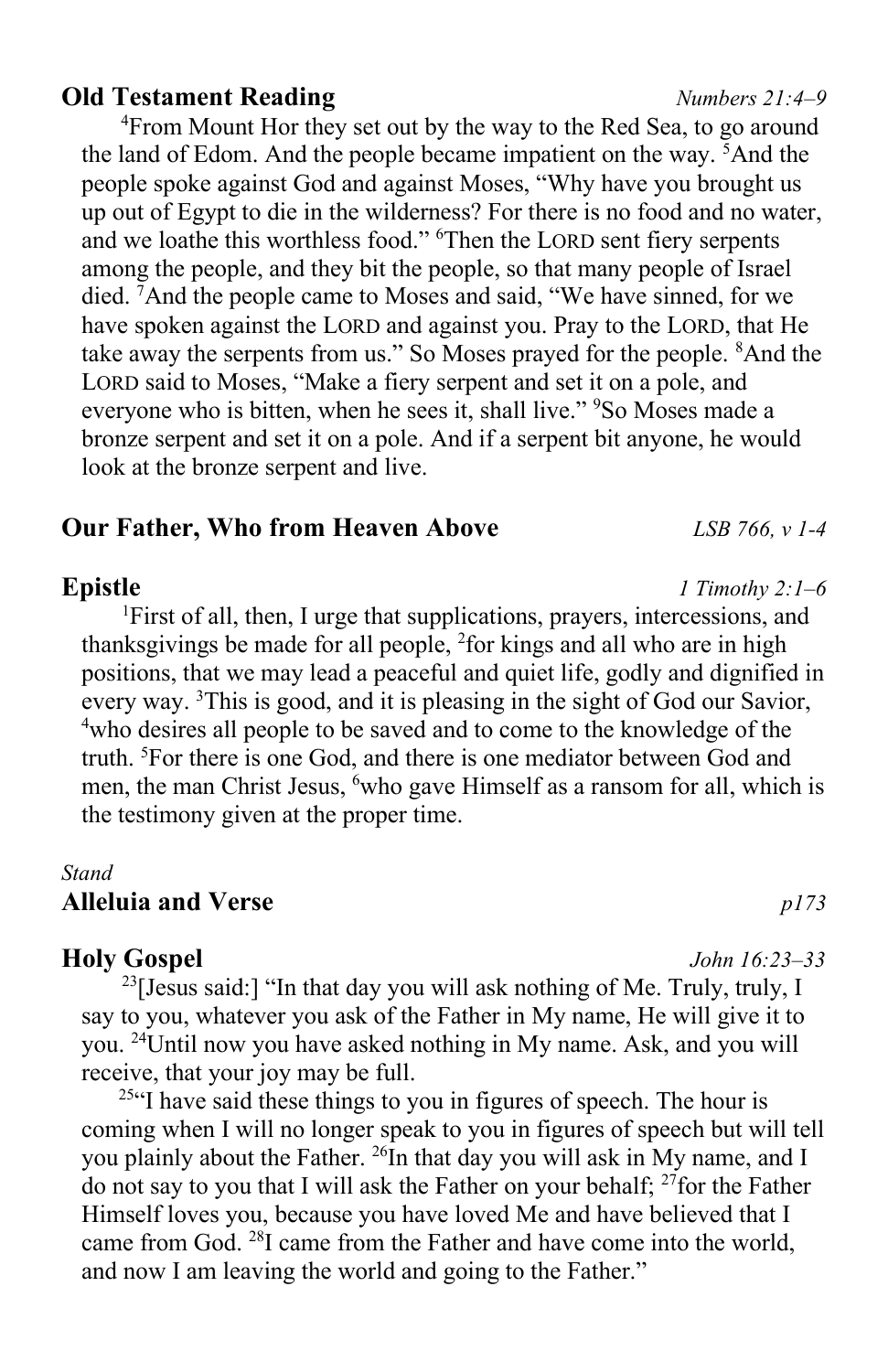$29$ His disciples said, "Ah, now You are speaking plainly and not using figurative speech! <sup>30</sup>Now we know that You know all things and do not need anyone to question You; this is why we believe that You came from God."

 $31$  Jesus answered them, "Do you now believe?  $32$  Behold, the hour is coming, indeed it has come, when you will be scattered, each to his own home, and will leave Me alone. Yet I am not alone, for the Father is with Me. <sup>33</sup>I have said these things to you, that in Me you may have peace. In the world you will have tribulation. But take heart; I have overcome the world."

*Sit*

| <b>Our Father, Who from Heaven Above</b>   | LSB 766, v 5-9 |
|--------------------------------------------|----------------|
| Sermon                                     |                |
| <b>Stand</b>                               |                |
| <b>Nicene Creed</b>                        | p174           |
| <b>Prayer of the Church</b>                |                |
| <b>Offertory - New Testament Canticle</b>  | p266           |
| +SERVICE OF THE SACRAMENT+                 |                |
| Preface                                    | p177           |
| <b>Sanctus</b>                             | p178           |
| <b>Prayer of Thanksgiving</b>              |                |
| The Words of Our Lord                      | p179           |
| <b>Proclamation of Christ</b>              |                |
| <b>Lord's Prayer</b>                       |                |
| <b>Pax Domini</b>                          | p180           |
| <b>Agnus Dei</b>                           |                |
| <b>Sit</b>                                 |                |
| <b>Distribution</b>                        |                |
| <b>Pilgrims Hymn</b>                       | Choir          |
| <b>This Joyful Eastertide</b>              | <b>LSB 482</b> |
| We Give Thee But Thine Own                 | LSB 781        |
| <b>God Loved the World So That He Gave</b> | LSB 571        |
| Let All Mortal Flesh Keep Silence          | LSB 621        |
| Stand                                      |                |
| <b>Thank the Lord</b>                      | p181           |
| <b>Post-Communion Collect</b>              | p183           |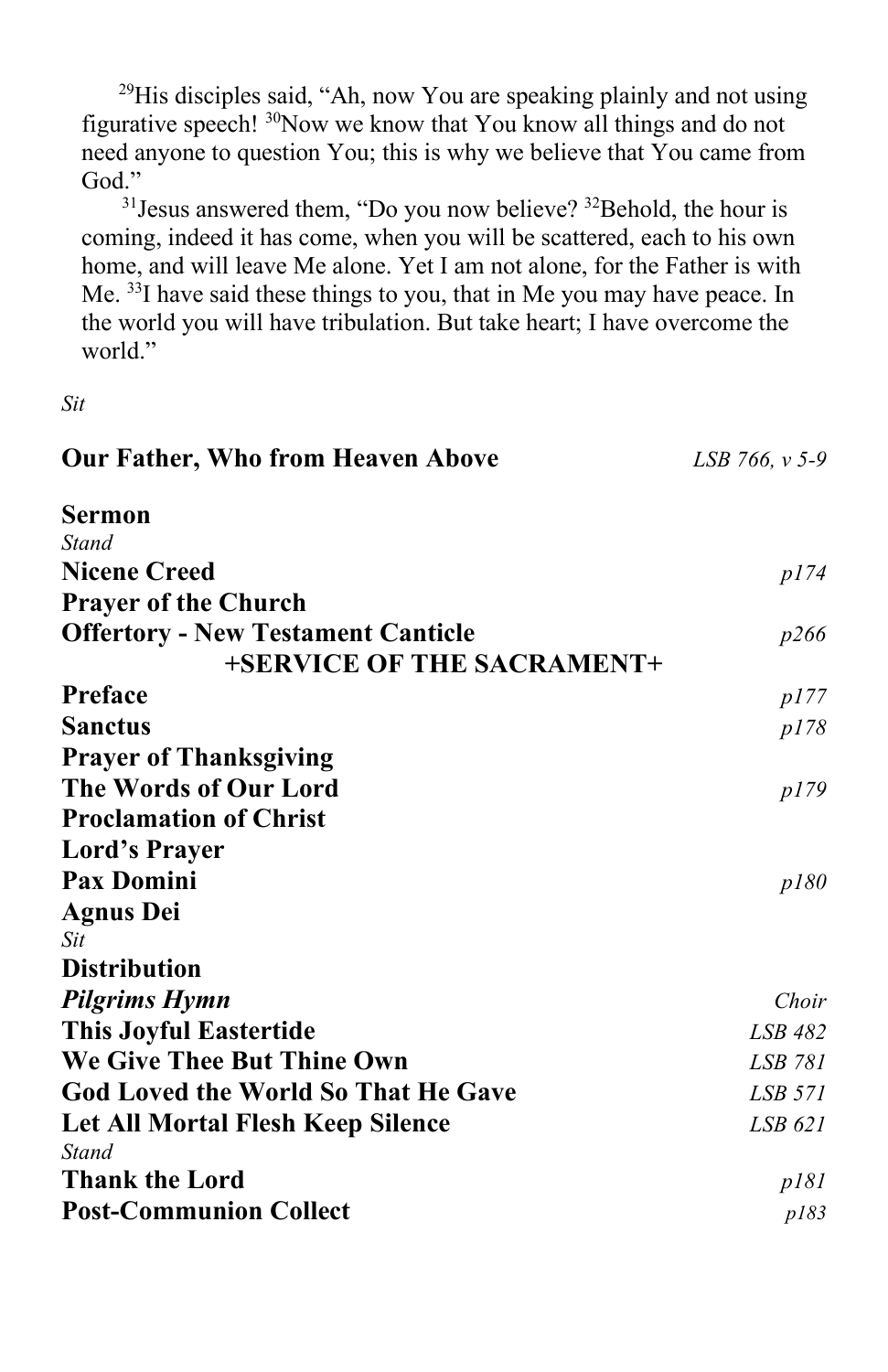**Benediction**

**Now Thank We All Our God** *LSB 895*

# $+VDMA+$

Verbum Domini Manet in Aeternum The Word of the Hord endures forever